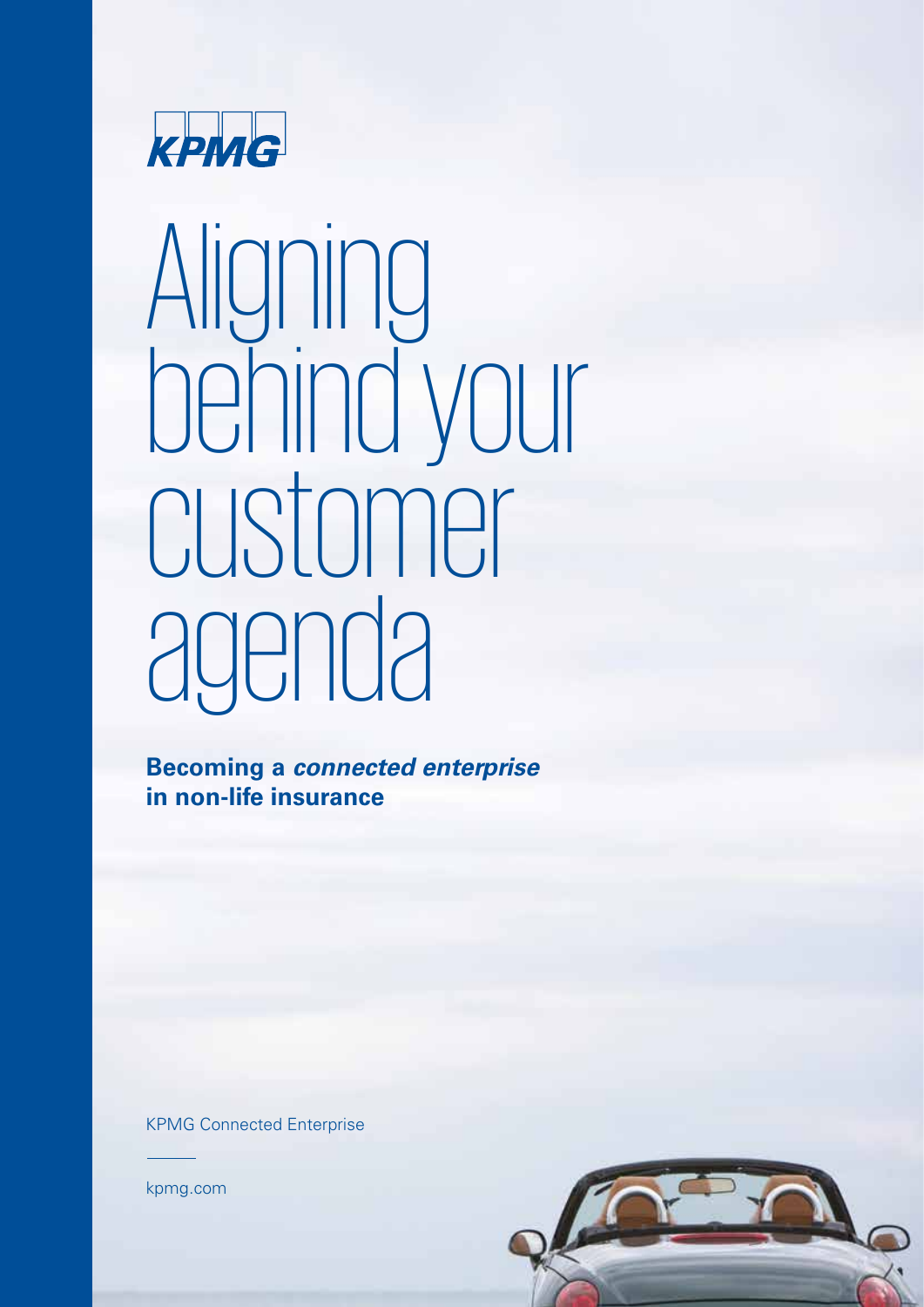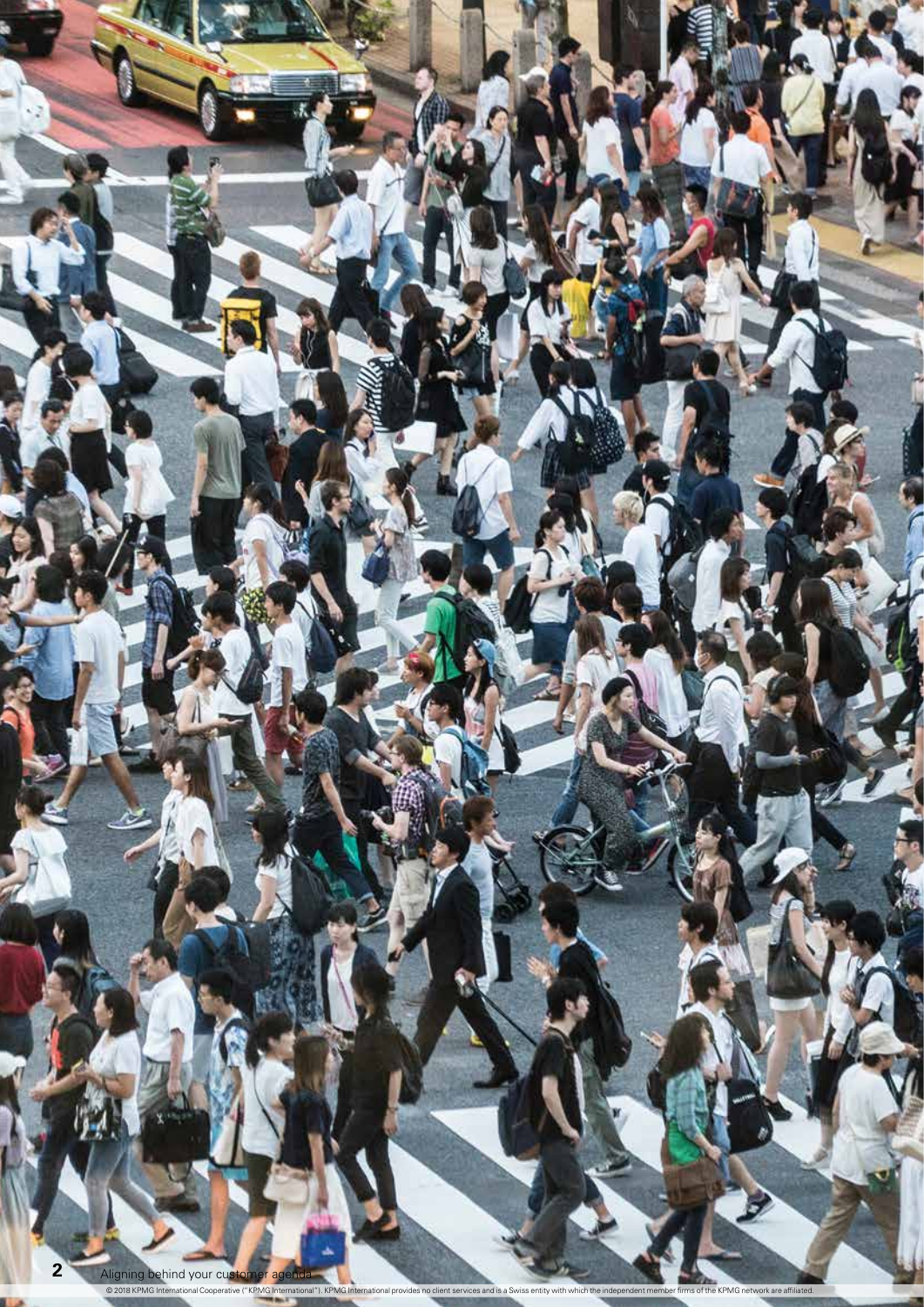# What kind of customer do you target?

- 1. The *"I'll get it done myself"* customer, who shops by price, has simple needs, is technologically adept and happy with preconfigured options that enable self-service?
- 2. The *"I want help from a human I can trust"* customer, who struggles with setting a deductible, doesn't know how much coverage to choose, and doesn't trust a machine can provide customized advice?
- 3. The *"I am hiring you to do it for me"* customer, who is willing to pay top price for tailored responses, personalized service, and peace of mind?
- 4. Or maybe all of the above?

**The key to customer-centricity lies in the ability to design and deliver compelling, seamless customer experiences. It requires alignment within the entire organization — across the front, middle and back office. We call that a connected enterprise.**

**This report looks at the fundamental capabilities essential for property and casualty (P&C) or non-life personal lines insurers to become a customer-centric, agile and digitally transformed connected enterprise.**

### **CC**

Just as fast-food chains operate a different capability footprint and deploy different processes than three-star Michelin restaurants, non-life insurers should develop and deploy differentiated processes and capabilities, based on specific customer considerations — extending from what the customer needs or values to how the business can deliver that value to the customer while capturing value itself.

> **— Deno W Fischer** Financial Services

Customer Advisory Leader KPMG in the US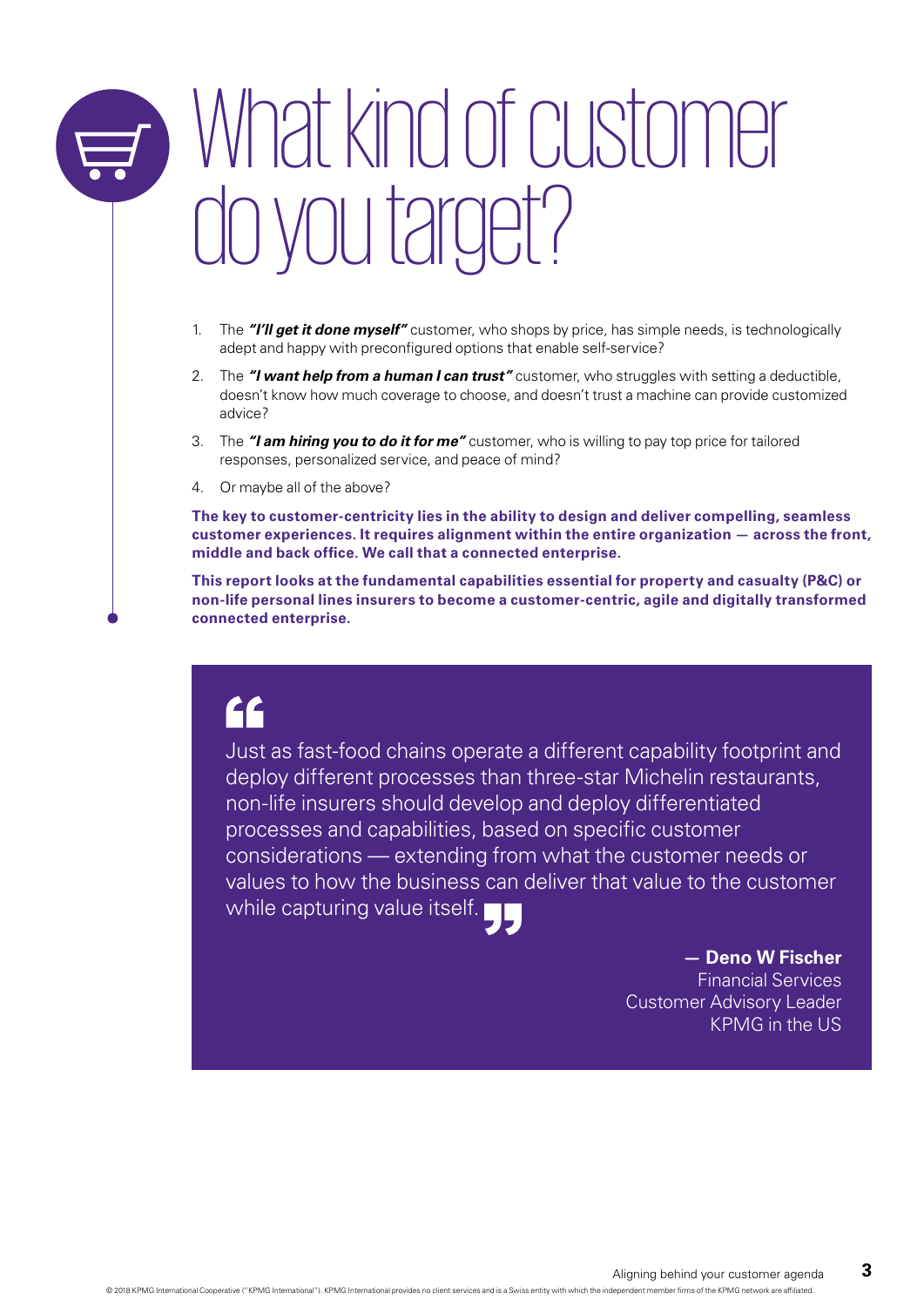

Moving toward a connected enterprise

As a non-life personal lines insurer, can you say with confidence that you know your customer? Do you know your customer's motivations, preferences, and needs? Does your customer agenda inform your business strategy? And do all relevant parts of your organization that affect customer experience, directly or indirectly, understand and act in accordance with your identified customer agenda?

**4** Aligning behind your customer agenda

© 2018 KPMG International Cooperative ("KPMG International"). KPMG International provides no client services and is a Swiss entity with which the independent member firms of the KPMG network are affiliated.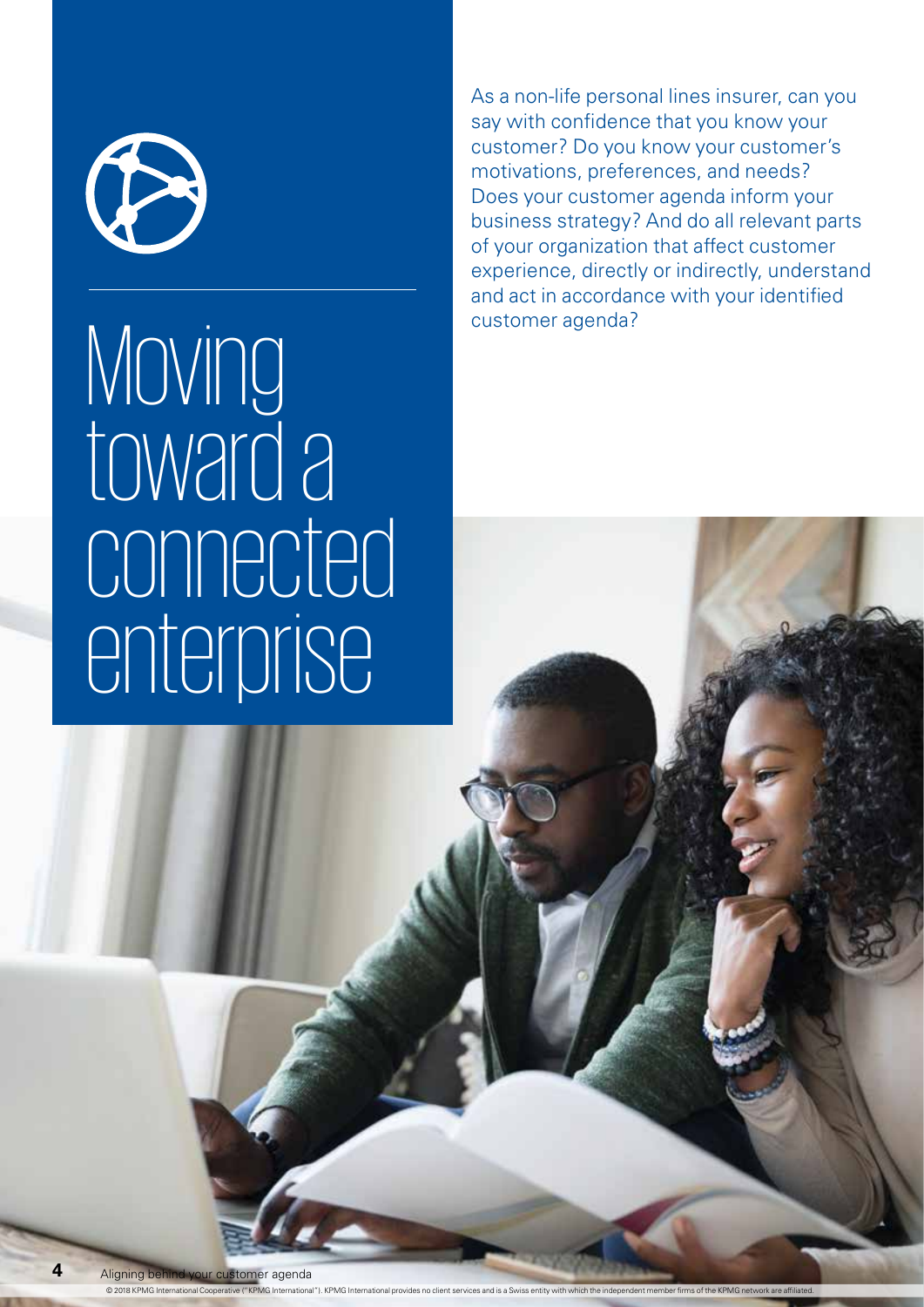Organizations become successful outperformers when they establish a customer agenda and take specific steps to align their capabilities behind it. The customer agenda is based on a deep understanding of who the customer is and what the customer needs and values, along with how the organization can deliver value to that customer while capturing value itself.

No single non-life insurance proposition can adequately satisfy all market needs. Just as fast-food chains operate a different capability footprint and deploy different processes than three-star Michelin restaurants, non-life insurers must develop and deploy differentiated processes and capabilities based on their identified customer agenda (which is the foundation of their strategies and business models). Some customers may want to buy all their insurance from one company because it offers the insurance equivalent of fast-food, for example, or, alternatively, three-star Michelin service. Others may seek a fast-food equivalent from one insurer, or from one of its business units, and a more service-oriented product from another business unit or from another company altogether.

Any business — generically speaking — may have an online channel, or an analytics function, or a call center, or campaign management, or partnerships and alliances. However, the extent, maturity, and prominence of these capabilities should be fine-tuned and 'connected' as a function of the customer agenda, the business model and strategy deployed by that business or business unit.

Why? KPMG commissioned Forrester Consulting to conduct a study to gain a better understanding of success factors in delivering against a company's customer agenda. Our research shows that when companies move away from the limitations of operating in functional silos and toward what KPMG defines as a connected enterprise — an organization that is connected and aligned across businesses, functions, and channels — they outperform their competitors.

#### **Making customer centricity work**

To succeed in winning the loyalty of 21<sup>st</sup> century customers, non-life personal lines insurers need an enterprise-wide approach that connects the capabilities of the front, middle and back offices — so they can appropriately focus on the customer agenda. A connected enterprise approach enables insurance companies to see and serve their customers as people with a wide variety of insurance needs and preferences, and not just as policyholders according to how their business units define them — as, for example, homeowners, vehicle owners, business owners, or insured lives.

While the theory of aligning a business capabilities to its customer agenda and business model is not new and rarely disputed, our research has found that the non-life personal lines insurance industry as a whole is lagging other industries significantly in applying and extracting the value of this theory.

What's more, although non-life personal lines insurers place a higher priority on creating an interconnected and aligned organization than the average of all global industries surveyed (80 percent of non-life personal lines insurance respondents versus a study average of 77 percent), more than threequarters of respondents say such efforts haven't generated the returns they need (see figure 2, page 7).

Insurance companies that seek to deliver on their customer agendas need to connect and align specific business capabilities to do so. KPMG's connected enterprise approach highlights the capabilities on which insurers need to focus. It also identifies steps companies can take to create the desired connectedness across these capabilities and thereby generate sustainable value by aligning with the customer agenda.



**non-life personal lines insurance**<br> **expansion of non-life peronal lines**<br> **expansion insurance companies cite**<br> **expansion interconnected and** of non-life peronal lines insurance companies cite an interconnected and aligned organization as a top or high priority





or fewer are getting a strong or acceptable return on any single interconnected and aligned ROI metric

#### **Across all industries**



or fewer are getting a strong or acceptable return on any single interconnected and aligned ROI metric

Source: A commissioned study conducted by Forrester Consulting on behalf of KPMG International, August 2016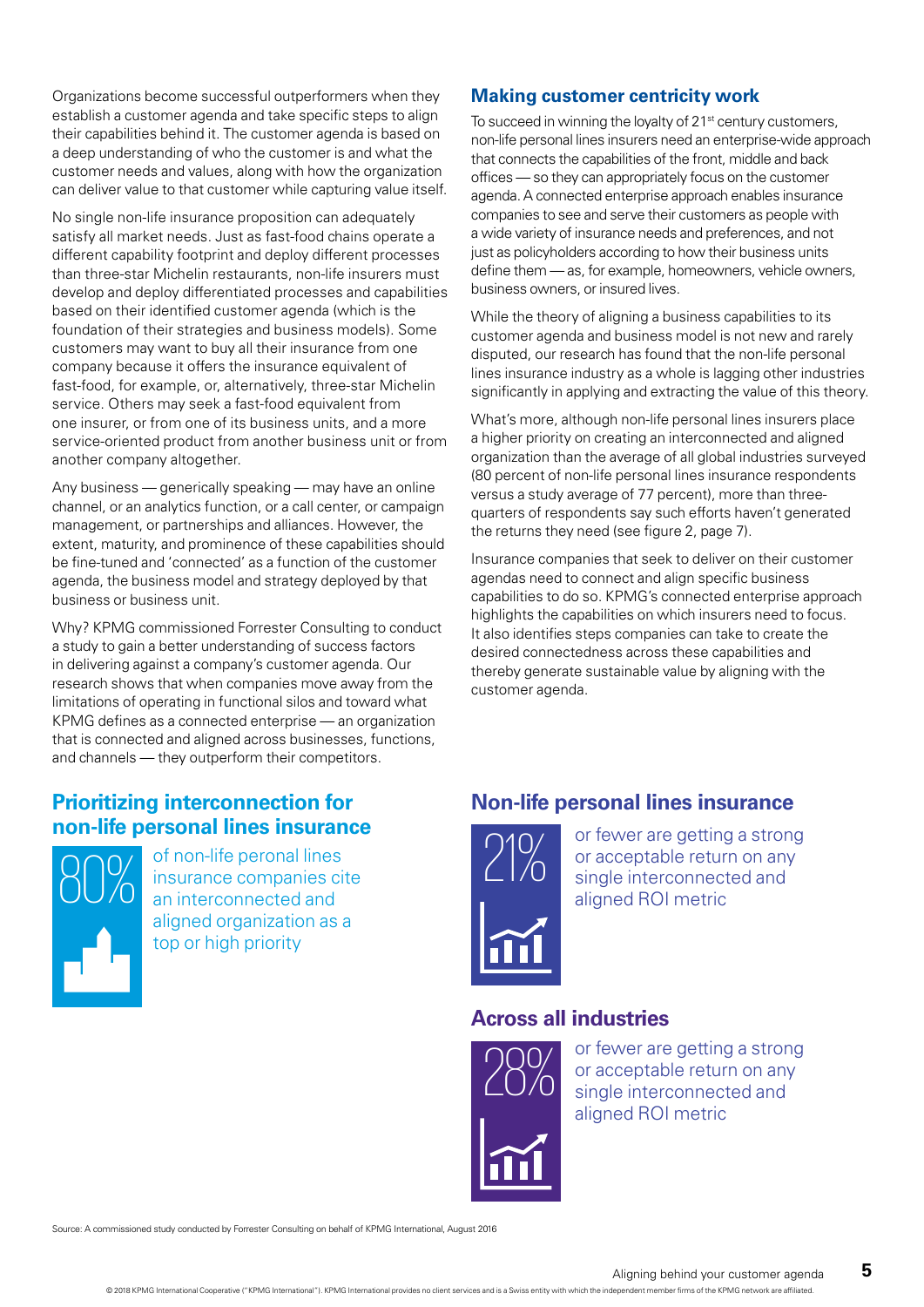**HYTH** KPMG Connected Enterprise: Our marketleading perspective

**KPMG's Connected Enterprise** approach begins with identifying the customer and the customer agenda. From there, the focus is on interconnecting the efforts of the front, middle, and back office to align with that agenda — so insurers can better understand and deliver against their customers' everchanging and heightened expectations (figure 1). This customer-centric approach helps companies address misaligned, incompatible or competing agendas; identify projects or efforts that may no longer be relevant to the current strategy; and create a common understanding and buy-in to the customer agenda across the organization.

In practice, insurers often falter in their efforts to interconnect and align internal operations with the customer agenda. They may consider improvements in a variety of areas — from customer service, infrastructure, and partnerships to their strategies for pricing, locations, channels, data, analytics, or acquisitions. But in the pursuit of "customer centricity," they may simply not know how best to target their efforts, or even what those efforts should be.

KPMG's research shows that outperformers focus specifically on eight fundamental and integrated capabilities. Our connected enterprise approach is built on an architecture of these eight capabilities, which together can help insurers unlock new value for customers, employees, partners and shareholders.

© 2018 KPMG International Cooperative ("KPMG International"). KPMG International provides no client services and is a Swiss entity with which the independent member firms of the KPMG network are affiliated.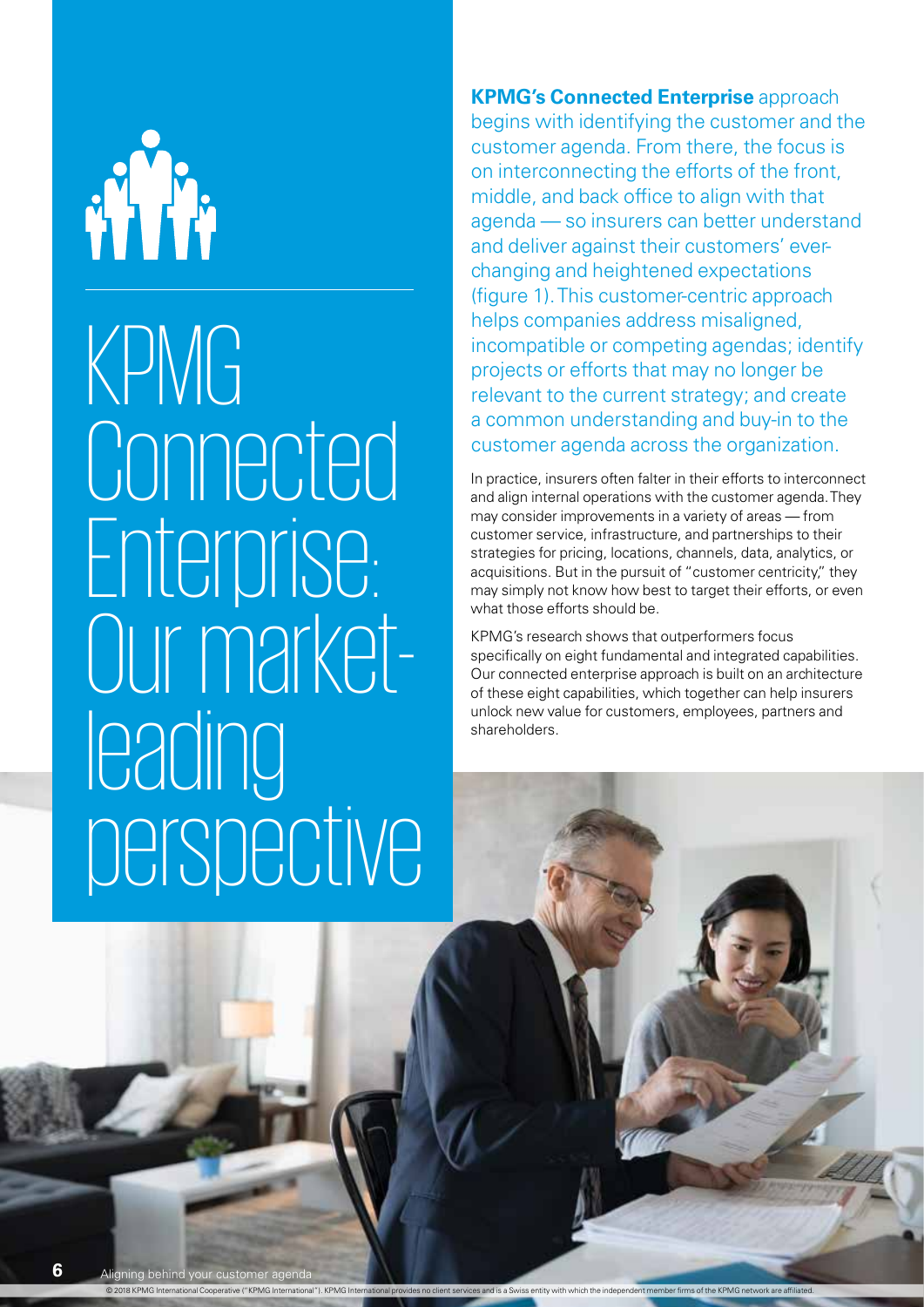Companies that invest in the eight capabilities are achieving demonstrable success. Indeed, using a measure of interconnection/alignment that factors in three business outcomes — customer experience, business objectives and selfreported ROI — our research shows that mature non-life personal lines insurers (those investing in all eight capabilities) are more likely to achieve interconnected and aligned success compared with their less mature peers by a margin of six percentage points (figure 2). When compared across all industries, we see mature companies are more likely to achieve a strong or acceptable ROI than their non-life personal lines insurance counterparts (48 percent versus 29 percent). These results demonstrate that non-life personal lines insurers have substantial opportunities to achieve greater value from their investments.

Most companies have already begun the journey in some way — so the goal is not necessarily to start anew. However, it is important to integrate existing investments in a meaningful way. Our research shows the benefits are worth the investment. Mature organizations outperform less mature firms by margins ranging from +1 to +22 percentage points across objectives aligned to all eight capabilities. Furthermore, 73 percent of mature non-life personal lines insurers report providing experiences that exceed customer expectations, compared with just 60 percent of less mature firms. Customer experience can be the difference between gaining a loyal customer and losing a dissatisfied one.

#### **Figure 1: The KPMG Connected Enterprise evolution**



Source: KPMG International, 2016

#### **Figure 2: The race for growth is on**

**Mature non-life personal lines insurers across the globe that invest in eight connected enterprise capabilities are more likely to see enterprise interconnection and alignment.**

Ability to achieve greater overall success across customer experience, execution on business objectives, and return on investment:



Base: 56 global professionals at non-life personal lines insurance organizations investing in all eight interconnected and aligned capabilities and 194 not investing in all eight capabilities<br>Source: A commissioned study c

<sup>© 2018</sup> KPMG International Cooperative ("KPMG International"). KPMG International provides no client services and is a Swiss entity with which the independent member firms of the KPMG network are affiliated.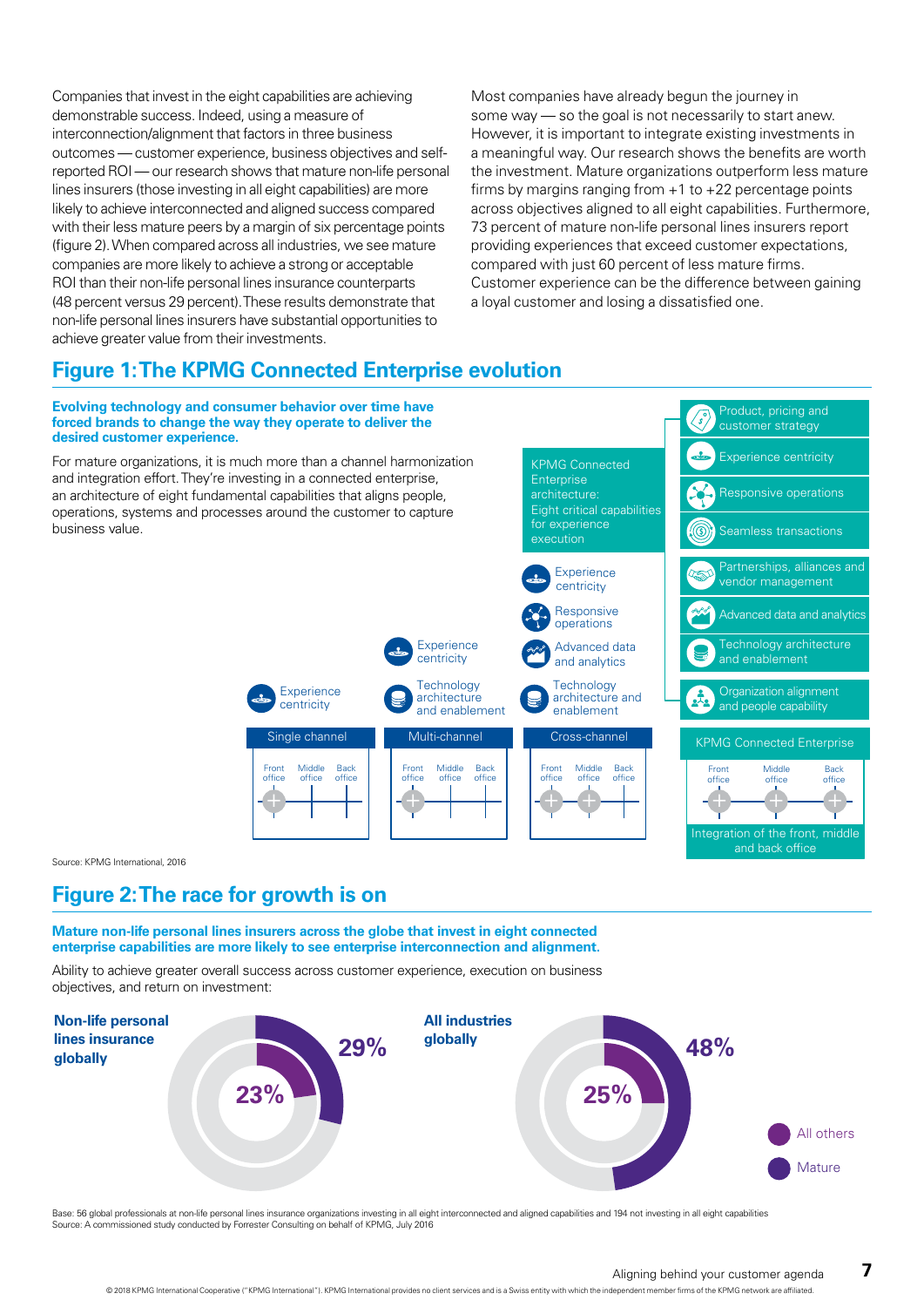m Insurers need to break from the pack to compete for growth

## **FF**

Understanding your customer is useful, but if you can't execute at scale across the enterprise, across the portfolios, services or products, then you'll never convert that insight into business value.

> **— Duncan Avis** Global Connected Enterprise Lead KPMG in the US

**The Forrester study** reveals that over the next 12 months insurance companies intend to lay the groundwork for a connected enterprise with efforts extending across each of these integrated capabilities.

Three-quarters or more of respondents reported they would be making a moderate or significant investment in any single connected enterprise capability over the next 12 months. Budgets, however, will be relatively conservative, with the vast majority (83 percent) devoting just 15 percent or less (see figure 3). Non-life personal lines insurance, trails other industries measured in the study in near-term investment, with just 17 percent investing 16 percent or more of sales within the next year – lagging other industries by margins of -7 to -14 percentage points. When compared across all industries, mature companies are more likely to achieve a strong or acceptable ROI than their non-life personal lines insurance counterparts (48 percent versus 29 percent).

Few non-life personal lines insurers (22 percent) are investing in all eight connected enterprise capabilities (figure 4). They seem to be unsure about the distinctions between multichannel and connected enterprise, and, as a result, non-life personal lines insurers may not be maximizing and deriving synergies of their investments across the enterprise.

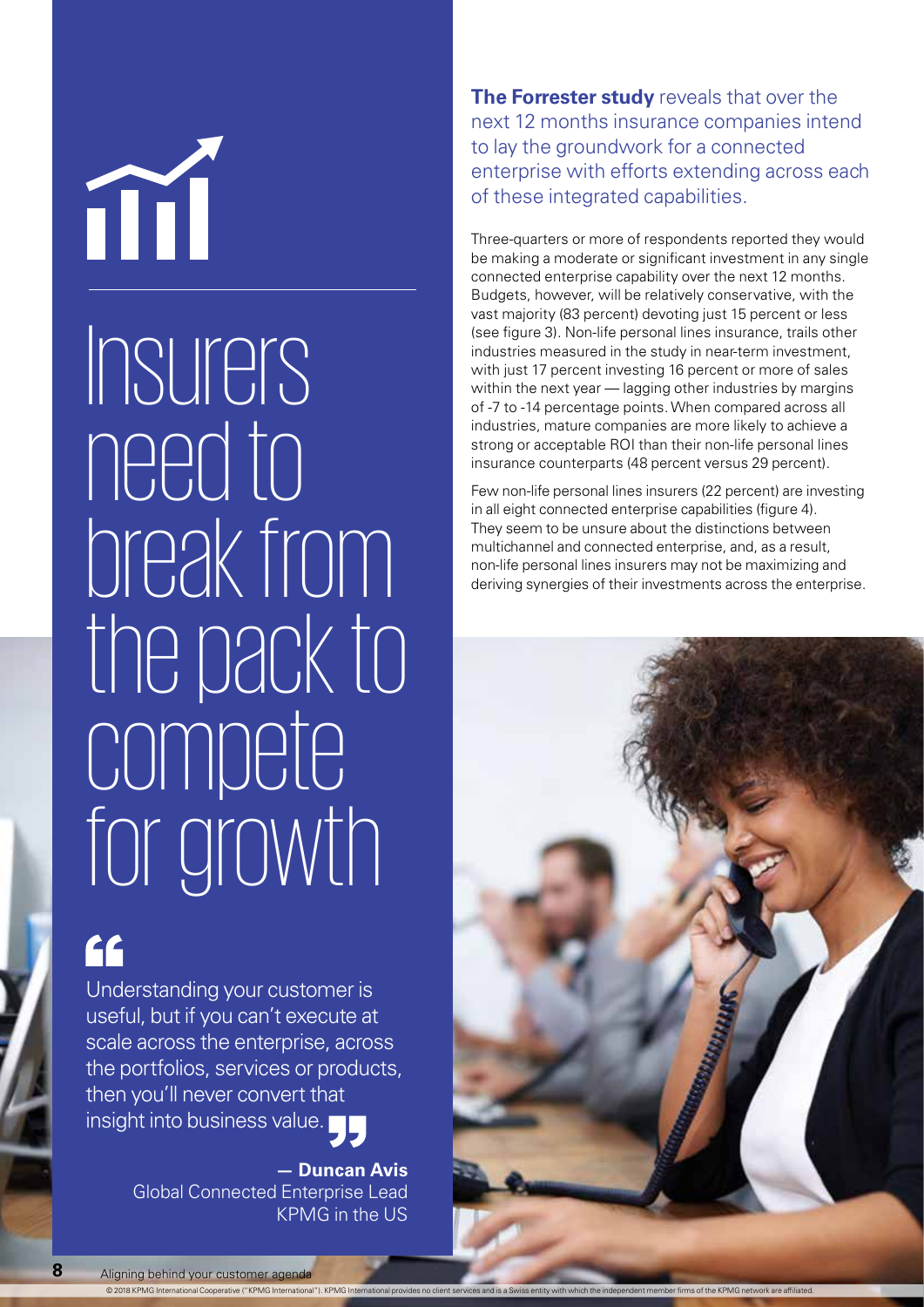#### **Figure 3: Investment in a connected enterprise**

#### **Investment in the eight capabilities spans the entire organization, from customer-facing interactions through to back-office operations.**

![](_page_8_Figure_2.jpeg)

Base: 250 professionals involved with interconnected and aligned strategy decisions at non-life personal lines insurance organizations<br>Source: A commissioned study conducted by Forrester Consulting on behalf of KPMG Intern

#### **Figure 4: Multi-year horizon investments**

**Significant investments in connected enterprise capabilities over the next 12 months, with continued investments** 

![](_page_8_Figure_6.jpeg)

Base: 250 professionals involved with interconnected and aligned strategy decisions at non-life personal lines insurance organizations Source: A commissioned study conducted by Forrester Consulting on behalf of KPMG, August 2016

<sup>© 2018</sup> KPMG International Cooperative ("KPMG International"). KPMG International provides no client services and is a Swiss entity with which the independent member firms of the KPMG network are affiliated.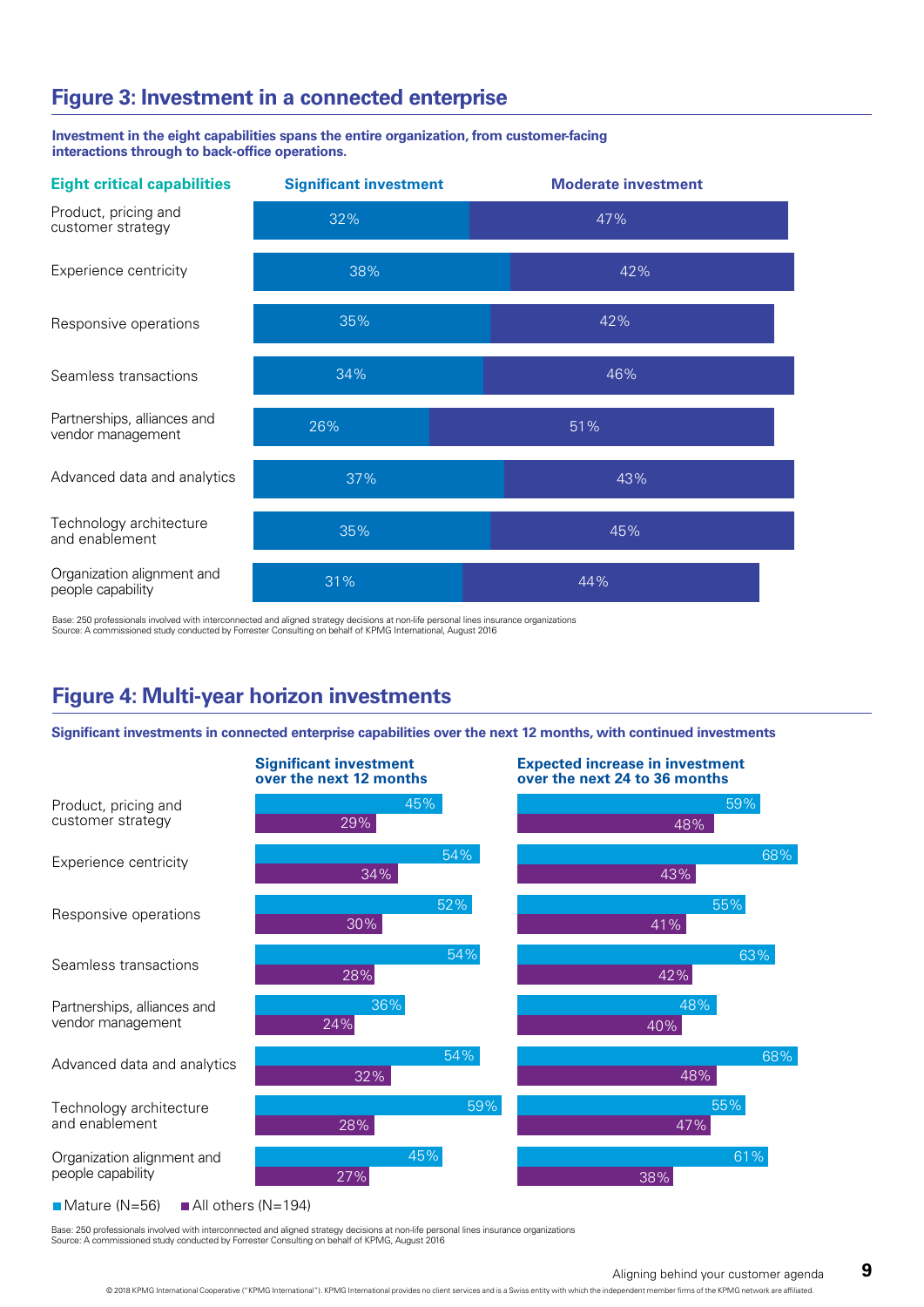oto

# Building a connected enterprise

# $f$

Success in the insurance industry of the future will not come from simply tweaking the status quo. Insurers will need to change virtually every part of their business if they hope to thrive, not just survive.

> **— Laura Hay** Global Head of Insurance KPMG in the US

**Five major challenges:** To actually align the front, middle and back office around the established customer agenda can be an enormous challenge without a properly structured and orchestrated approach. The journey starts with understanding the organization's best customers and then building the business around those customers, specifically by aligning core operations, policy administration, claims management, financial management and other back-office and support functions to create the best experience for those customers.

![](_page_9_Picture_6.jpeg)

© 2018 KPMG International Cooperative ("KPMG International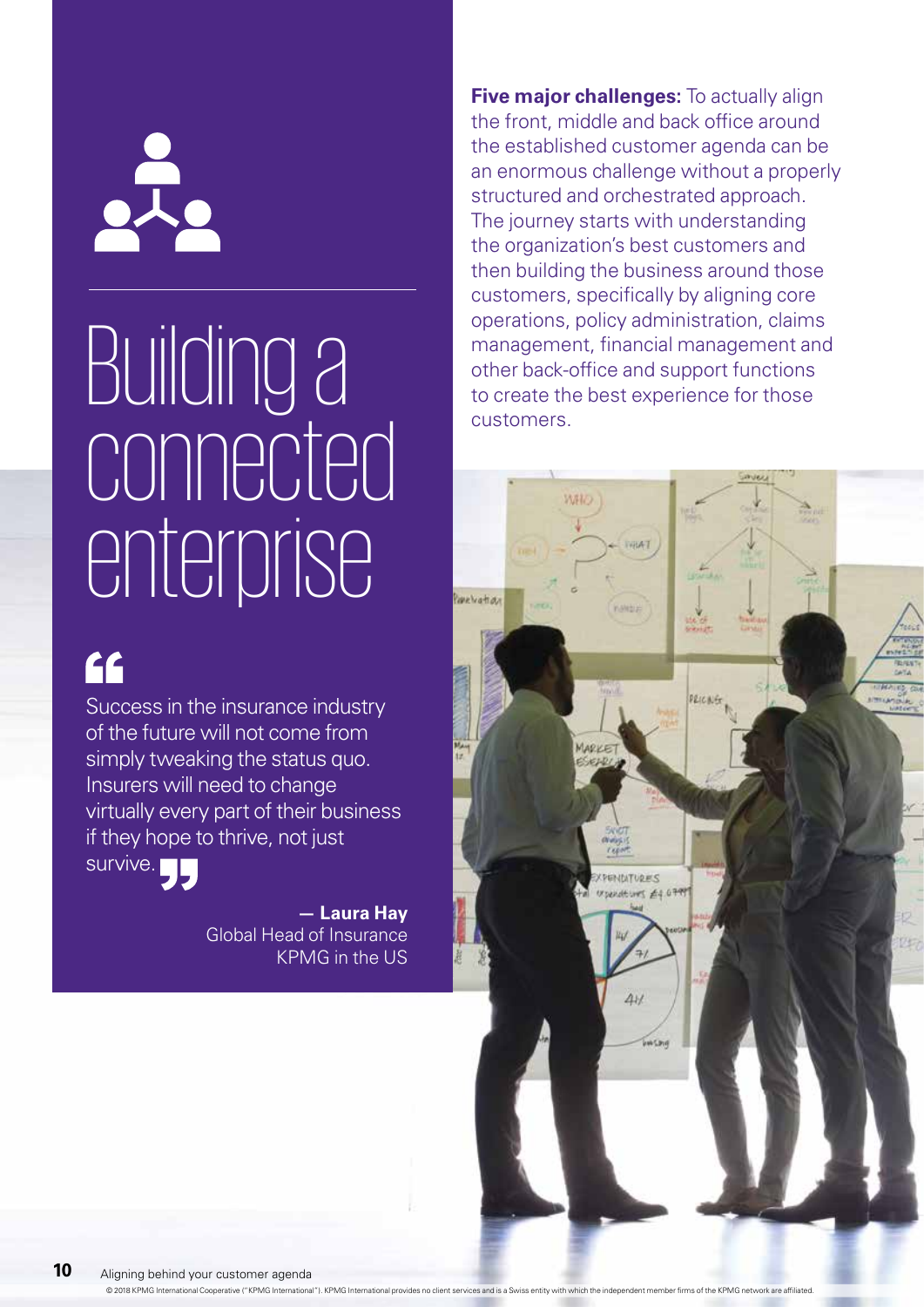Our research points to the need for non-life personal lines insurers to move from a channel focus to an interconnection and strategic alignment focus, but they face considerable obstacles in doing so. Five challenges stand out — and they stand in the way of creating a truly connected enterprise (figure 5):

#### **Strategy misalignment**

1 Having executive and board- level support backing the connected enterprise strategy isn't just nice to have, it's essential. Despite the strategic importance of an interconnected initiative that is aligned to business and customer strategies, 25 percent of non-life personal lines insurers surveyed indicate that their firms lack a companywide strategy for customer engagement. More troubling was the number of firms lacking an executive sponsor to back their connected enterprise and aligned initiative, an issue cited by 23 percent of non-life personal lines insurers.

#### **Business silos**

2 Federated and siloed business units without an integrated customer strategy will contribute to inconsistencies in products and pricing across the enterprise. Lack of near real time visibility and insights at the customer and product level also creates challenges across physical and digital channels. Business units must be interconnected and aligned across the organization if the connected enterprise strategy is to succeed. By viewing customers holistically, and not as standalone product policyholders, non-life personal lines insurers will be able to increase penetration at the customer and household level.  $\bigcup$ 

**People and process misalignment** Resource competency challenges in defining, designing, and managing a customer-centric organization further compounds the limitations that non-life personal lines insurers face, with 26 percent indicating they

face this hurdle. Nearly 28 percent of non-life personal lines insurers cited the lack of cross-functional teams to drive the connected enterprise strategy as one of their top five challenges. They said the lack of alignment, transparency, and effective communications also extends to their partner ecosystem. 4

#### **Technology and data silos**

Business and technology initiatives at insurance companies have been plagued for years by the issues of multiple — and aged — core systems. For many non-life personal lines insurers, it's been far easier to

stand up a new core system than systematically think through how to integrate an acquisition or launch a new insurance line. As a result, carriers often have to support duplicate systems housing customer and process information. Fragmented and redundant systems make it nearly impossible to achieve the data integration needed to get a 360-degree view of the customer or effectively provide a seamless experience across businesses, functions and channels. Not surprisingly, the top concern among non-life personal lines insurers is that customer data is housed in multiple databases, cited by 25 percent of respondents. Some 24 percent of non-life personal lines insurers cite three other related concerns: legacy systems; the lack of system integration across channels; and difficulty in sharing and leveraging analytic insights across the organization.

5

#### **Security and compliance concerns**

Few things worry insurance firms more than regulation and compliance, especially when it comes to ensuring the security and privacy of their customers' personal data. Of all the concerns

expressed when it came to making good on their connected enterprise strategy, security and privacy led the list, cited by 28 percent of non-life personal lines insurers. Some 23 percent cited concerns about complying with regulatory requirements.

#### **Figure 5: Top five obstacles to success**

![](_page_10_Figure_15.jpeg)

Base: 250 professionals involved with omnichannel strategy decisions at non-life personal lines insurance organizations<br>Source: A commissioned study conducted by Forrester Consulting on behalf of KPMG International, August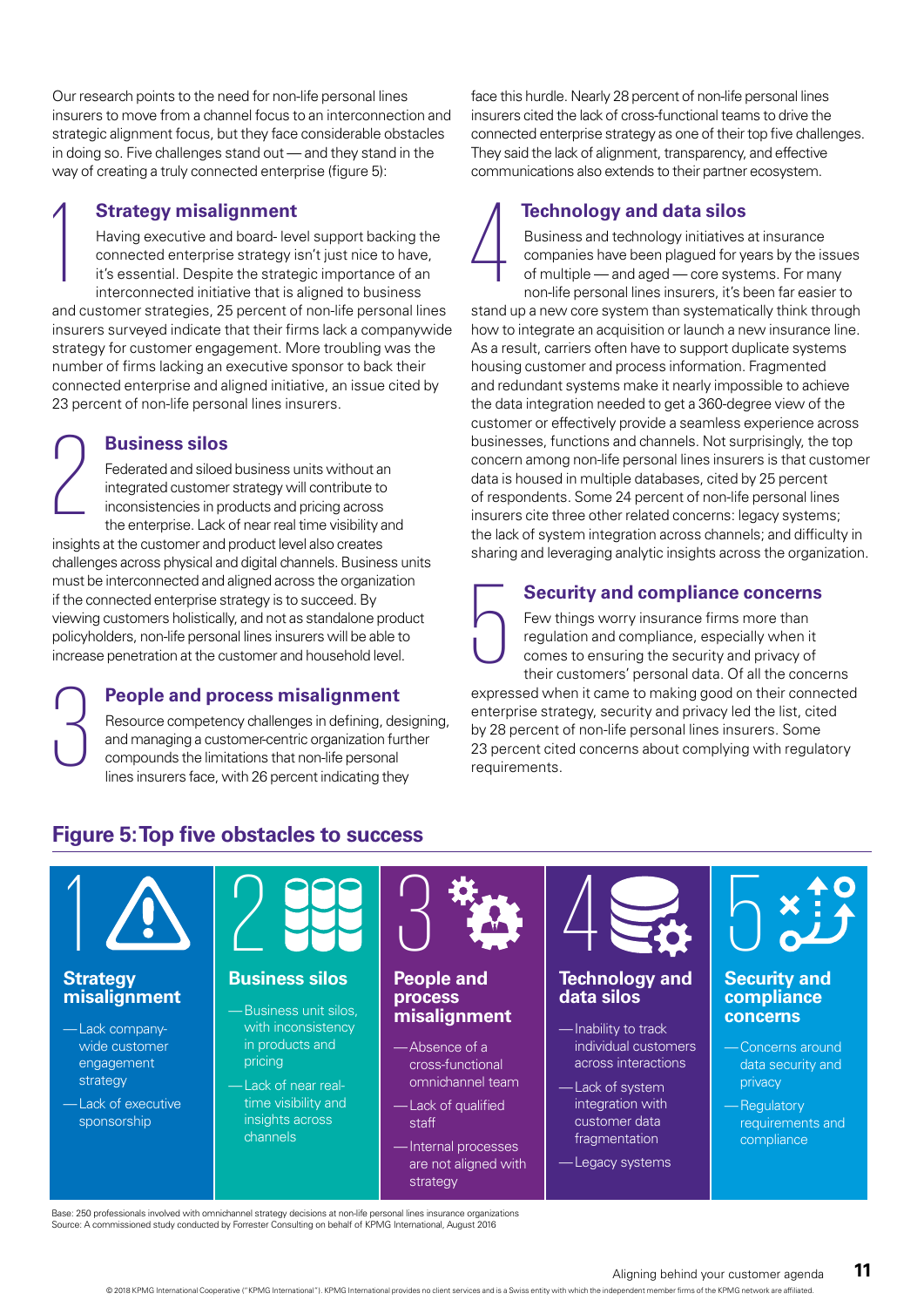# Getting to success

**Connected enterprise is playing a critical role** in differentiating the great insurers from the good insurers. Given endemic system issues, competency and commitment shortages, and the demands to streamline processes and liberate data from stovepipes, true change will be difficult. However, falling behind will create challenges that could be insurmountable. It's time for insurers to get serious about winning, serving and retaining their customers.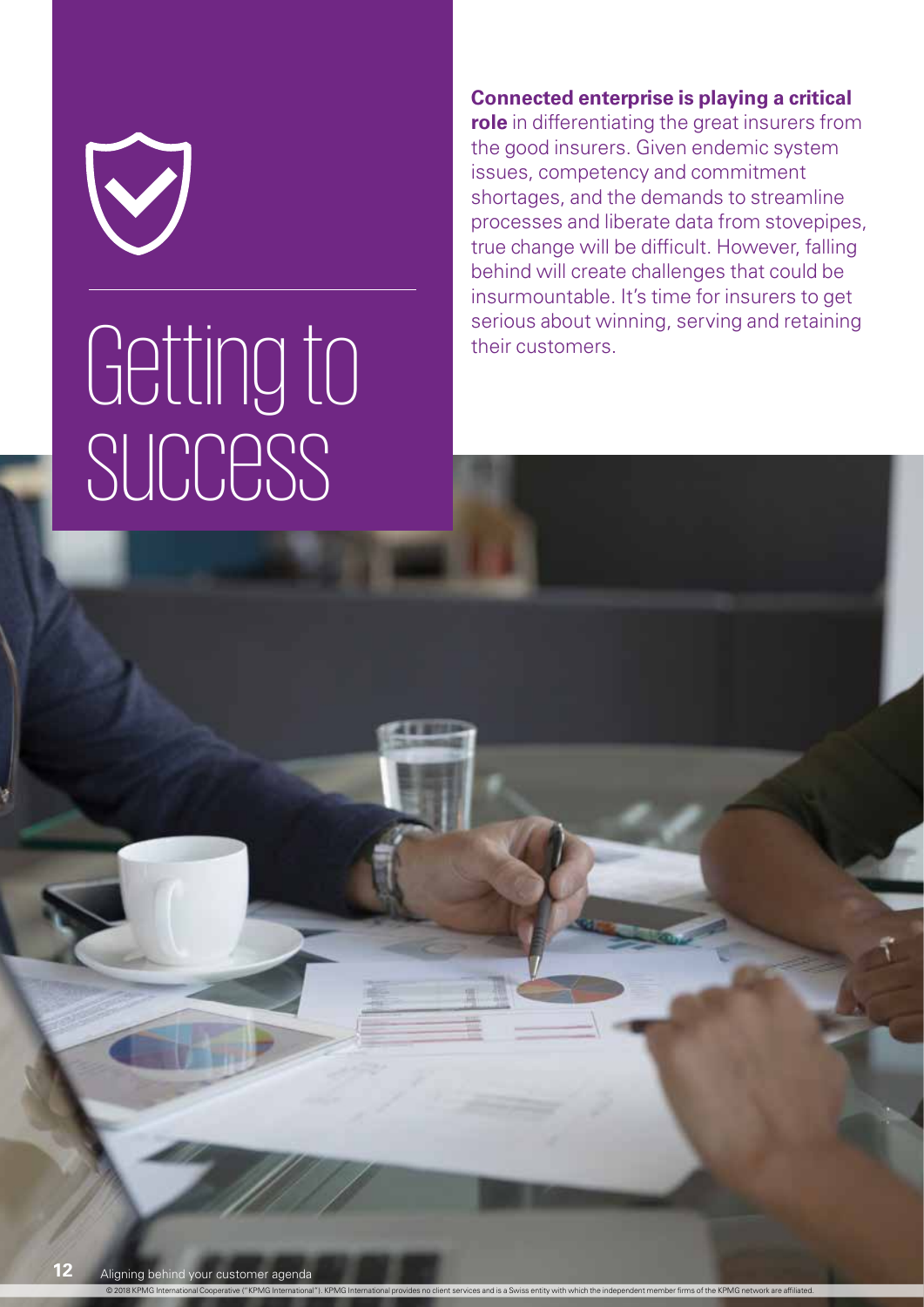#### To succeed insurance companies must:

- **Prioritize investments based on connected enterprise capability maturity.** To avoid the risk of disjointed initiatives and wasted investment, insurers should conduct an objective assessment of their maturity level for each of the eight connected enterprise capabilities identifying where they are doing well, any gaps between current and desired state, and where they need to focus to fill those gaps. They should prioritize initiatives and investments based on this assessment and develop a road map to deliver a compellingly differentiated experience across the customer journey.
- **Tackle the limitations of legacy systems with technology architecture strategies.** It's time for insurers to stop kicking the can down the road and take steps to create the high-performance technology architectures they need to meet customer and business expectations. Agile development strategies, micro-services and asa-service models go a long way in weaning insurers off legacy environments that are impeding their success.
- **Implement connected enterprise metrics that measure short- and long-term results.** Delivering a connected enterprise strategy is an evolutionary approach, not an overnight transformation. Even for sophisticated multichannel practitioners, many long-used operational metrics will only scratch the surface of what a profitable interconnected and aligned strategy can deliver. Along with measuring overall sales and profit performance, professionals responsible for the strategy must implement key performance indicators that measure the customer view — metrics like share of wallet, channel transitions and customer lifetime value.

#### — **Educate decision makers to gain buy-in for required**

**connected enterprise investments.** To capture funding, professionals must advocate for the role that interconnected and aligned capabilities can play in delivering expected ROI and meeting business objectives. Sharing this knowledge across the enterprise serves many purposes: It allows management to avoid questions that might stymie needed funding approval processes; improves the odds of successfully winning those investment budgets by keeping all parties focused on the key objectives; and takes at least some of the competition out of choosing among non-synergistic competing initiatives.

— **Build up the connected enterprise talent pool.** The market for employees with experience in executing connected enterprise strategies is heating up. Insurers will have to hire more creatively and faster than ever before or risk losing the battle for the right employees. It's easier — and less expensive — to hire mindsets over skillsets: teaching employees new skills is much easier than changing their attitudes.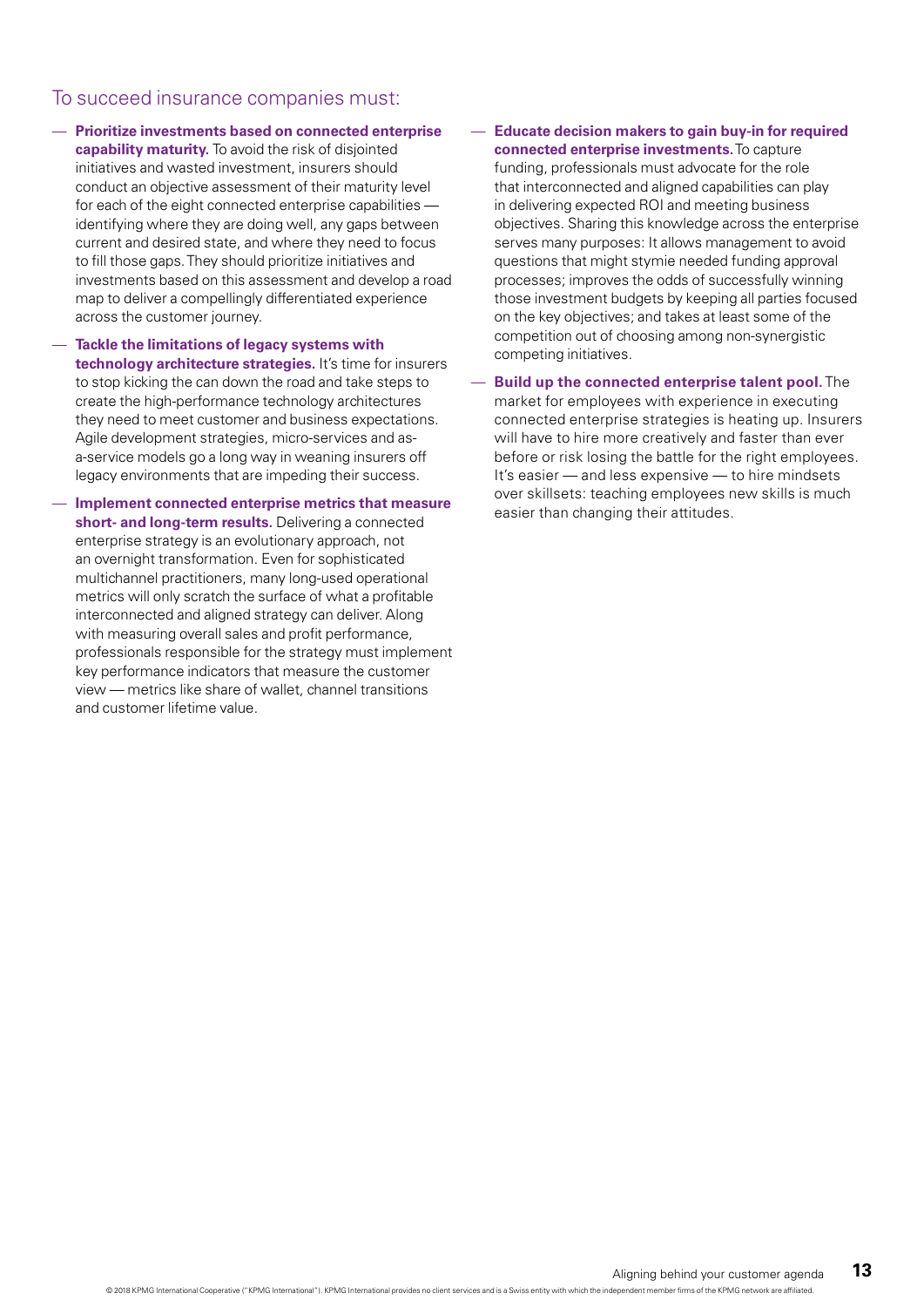$\tilde{\mathbb{G}}$ Investing for the future

## **FF**

Most companies have been on some point of this journey. Success is about making it work today and for tomorrow. It's about integrating the business today to align with the customer, to deliver for the customer, and to deliver profitable returns for the shareholders.

#### **— Julio Hernandez** Global & US Customer Advisory Practice Lead KPMG in the US

**To deliver on ever-increasing** consumer expectations for a true "customer first" experience and to achieve business and financial goals, organizations must take a holistic approach, addressing each of the eight critical capabilities. But investing in these capabilities is only part of the equation. Organizations also must have a clear understanding of where and how they're investing to understand the true value of a connected enterprise.

![](_page_13_Picture_5.jpeg)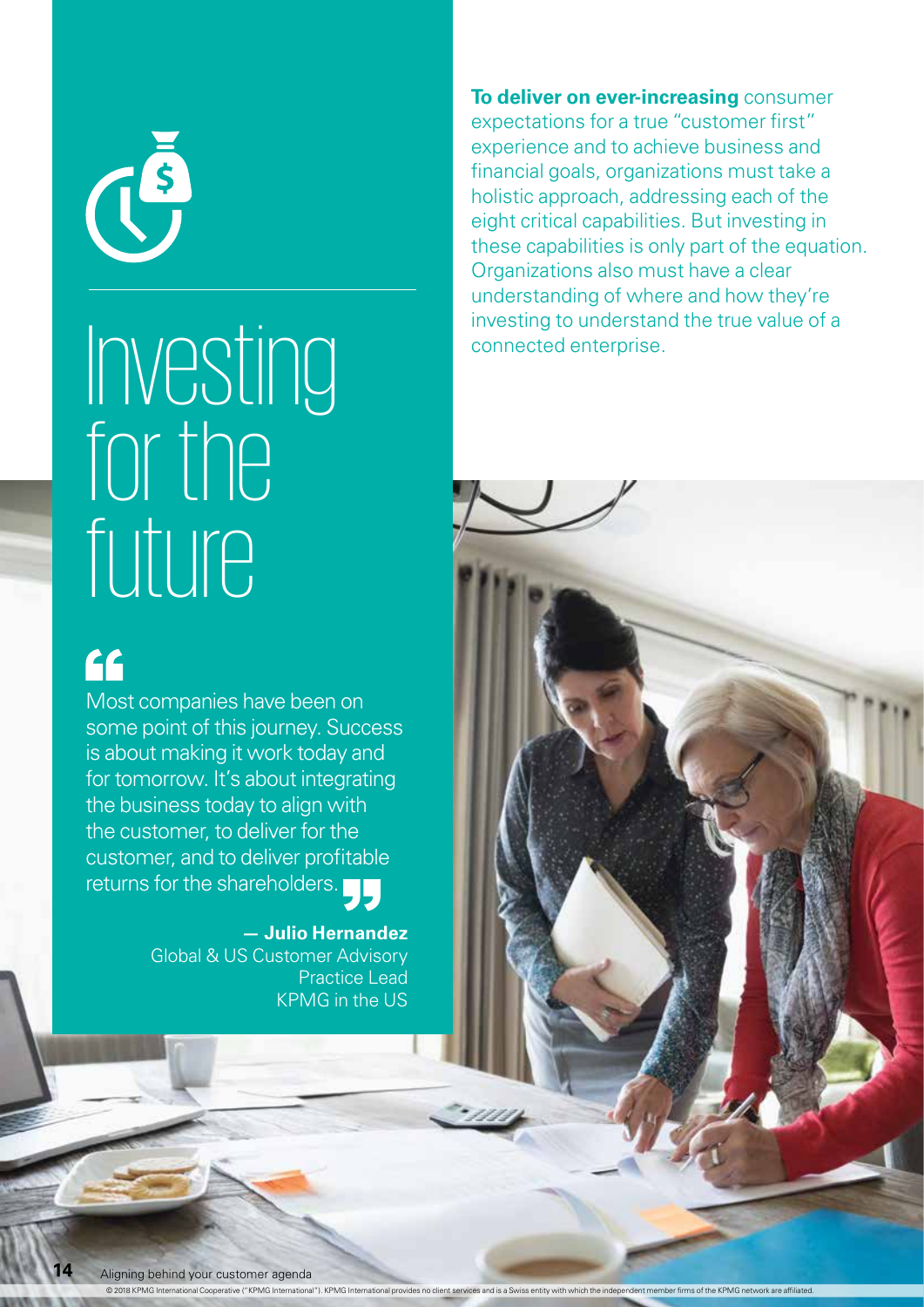The path forward is first to understand where your organization is today through a broad-ranging maturity assessment (Figure 6) that covers all eight capability areas of your enterprise architecture, from the front to the middle and back office. This effort can help identify relative competencies and leading practice. It can also help to inform the business case and road map for investing in relevant capability areas across the enterprise value chain, with a keen focus on unlocking ultimate business value.

Insurers can drive profitable growth by making transformation and business decisions based on what their customers value most. A value-centric mindset, capability, methodology and comprehensive measurement system are required to get the economics of customer experience right and capture desired financial outcomes. KPMG's connected enterprise can help insurance companies achieve these goals.

#### **Figure 6: So, what does good look like for your customers... and you?**

| <b>KPMG Connected</b><br><b>Enterprise capabilities</b> | <b>What good looks like for customers</b>                             | <b>What good looks like for organizations</b>                                          |
|---------------------------------------------------------|-----------------------------------------------------------------------|----------------------------------------------------------------------------------------|
| Product, pricing and                                    | Connection to the brand, relevance                                    | Products/services, pricing and promotions                                              |
| customer strategy                                       | of product and experience                                             | are optimized, leveraging real-time data                                               |
| Experience centricity                                   | Experience the brand promise<br>across all touchpoints                | Experience decisions made to help optimize<br>the economic value of priority customers |
| Responsive operations                                   | Receive products and services when,<br>where and how it is convenient | Leverage innovation-driven demand,<br>distribution, and servicing across the firm      |
| Seamless transactions                                   | Seamless product/service transactions<br>across channel(s)            | Performance and experience driven<br>transactional activities across the firm          |
| Partnerships, alliances                                 | Reap the benefit of partnerships without                              | Identify and leverage synergies with third                                             |
| and vendor management                                   | compromising perception                                               | parties to overcome enterprise barriers                                                |
| Advanced data and                                       | Personalized interactions with                                        | Leverage real-time customer data to                                                    |
| analytics                                               | brand-oriented customer data                                          | customize and enhance the experience                                                   |
| Technology architecture                                 | Frictionless use of technology across                                 | Culture of innovation and agility driving                                              |
| and enablement                                          | the journey and experience                                            | speedy, quality tech implementation                                                    |
| Organization alignment                                  | Seamless and consistent experience                                    | Culture of an outside-in and inside-out                                                |
| and people capability                                   | across all brand interactions                                         | experience centricity                                                                  |

Source: KPMG International, 2016